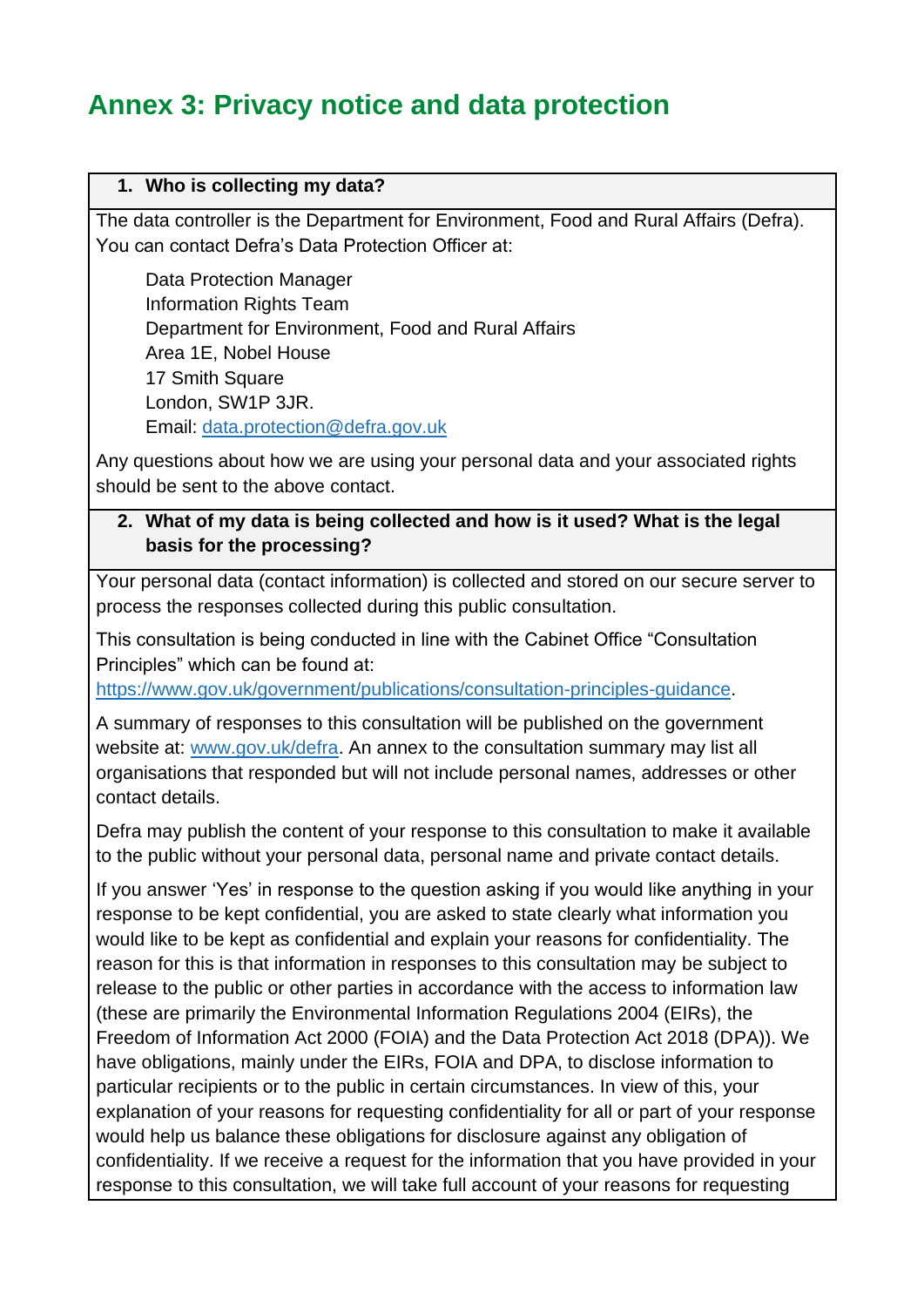confidentiality of your response, but we cannot guarantee that confidentiality can be maintained in all circumstances.

If you answer 'No' in response to the question asking if you would like anything in your response to be kept confidential, we will be able to release the content of your response to the public, but we won't make your personal name and private contact details publicly available.

The processing is necessary for the performance of a task in the public interest per Art6 of the UK GDPR.

# **3. Who will my data be shared with?**

Responses may be shared with other government departments. There may be occasions when Defra will share the information you provide including any personal data, with external analysts. This is for the purposes of consultation response analysis only. Where Defra shares your personal data with third parties, we will ensure that we have the right data sharing agreements in place to protect your data and to govern the relationship between Defra and the third party.

## **4. Can I opt out?**

Yes, if you wish to opt out you can opt by emailing [food.procurement@defra.gov.uk.](mailto:food.procurement@defra.gov.uk) who will delete all your personal data. Alternatively, you can write to:

Consultation Coordinator Defra 2nd Floor Foss House Kings Pool 1-2 Peasholme Green York YO1 7PX

## **5. What will happen if I opt out?**

If you opt out, your personal data and response provided as part of this consultation will be deleted, and you will not be part of the consultation process.

## **6. Retention period or criteria used to determine the retention period**

Your personal data will be kept by us for three years in line with our standard information retention policy.

## **7. Will my data be used for automated decision-making or profiling?**

The information you provide is not connected with individual decision making (making a decision solely by automated means without any human involvement) or profiling (automated processing of personal data to evaluate certain things about an individual).

# **8. Will my data be transferred outside of the EEA? If it will, how will it be protected?**